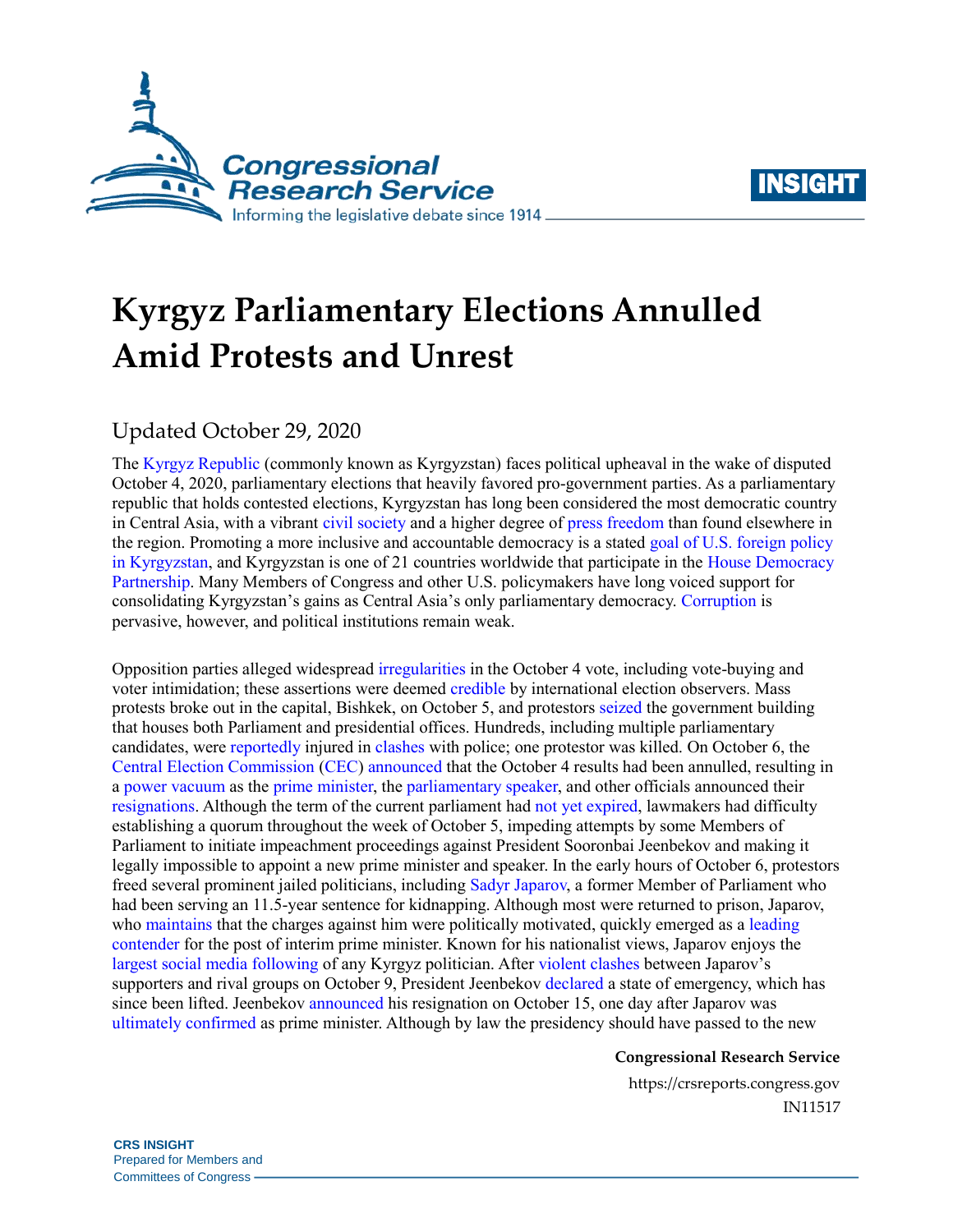parliamentary speaker, Kanat Isayev, he declined the office, leaving [Japarov](https://eurasianet.org/kyrgyzstan-japarov-seizes-all-levers-of-power) as [both](https://www.rferl.org/a/presidential-powers-in-kyrgyzstan-transferred-to-newly-elected-pm-japarov/30896287.html) prime minister and acting president.

After Kyrgyzstan experienced two revolutions that ousted authoritarian-leaning presidents, i[n 2005](https://www.rferl.org/a/Rethinking_Kyrgyzstans_Tulip_Revolution/1807335.html) and in [2010,](https://thediplomat.com/2015/04/remembering-kyrgyzstans-revolutions/) a new constitution adopted in 2010 converted the country to a semi-parliamentary system and limited the president to one six-year term. The prime minister, nominated by the parliamentary majority and appointed by the president, shares executive power. Kyrgyzstan's unicameral parliament, the *Jogorku Kenesh* ("Supreme Council"), has 120 members; deputies are elected to five-year terms in a closed-list proportional system. No single party can hold more than 65 seats, and independent candidates are not allowed to run. Under the laws in force for the October 4 vote, Kyrgyzstan had one of the highest electoral thresholds in the world—a party had to receive at least 7% of the overall vote to secure seats in parliament, as well as at least 0.7% of the vote in each of the country's seven provinces and the cities of Bishkek and Osh. International observers have [criticized](https://www.osce.org/files/f/documents/a/c/219186.pdf) both the 65-seat limit and the double threshold as limiting voters' ability to express their political will.

<span id="page-1-0"></span>



**Source:** Graphic created by CRS. Data from Kloop.kg.

Because the country's two largest parliamentary groupings had [fractured](https://www.rferl.org/a/the-biggest-party-in-kyrgyzstan-continues-to-splinter-amid-infighting/30641640.html) in recent years, there were no clear front-runners in the October elections. Of the [16 parties](https://www.rferl.org/a/kyrgyzstan-a-guide-to-the-parties-competing-in-the-parliamentary-elections/30871908.html) that fielded candidates, 5 are new and 3 currently hold parliamentary seats. Nevertheless, the candidates included many veteran politicians reshuffled into new groupings. Although Kyrgyzstan enjoys a greater degree of political pluralism than its Central Asian neighbors, in the [assessment](https://www.osce.org/files/f/documents/b/6/465735.pdf#page=3) of the Organization for Security and Cooperation in Europe, "political parties are built around personalities, rather than around platforms, and tend to rely on funding from businesses, thus often reflecting private interests." According to preliminary results issued by the CEC on October 4, four parties cleared the 7% electoral threshold, accounting for about 65% of all votes cast (see **[Figure 1](#page-1-0)**). Birimdik (24.9%) has close ties to Jeenbekov, while Mekenim Kyrgyzstan (24.3%) is reportedly financed by Raimbek Matraimov, a former customs official [implicated](https://www.occrp.org/en/plunder-and-patronage/) in a massive corruption and money-laundering scheme.